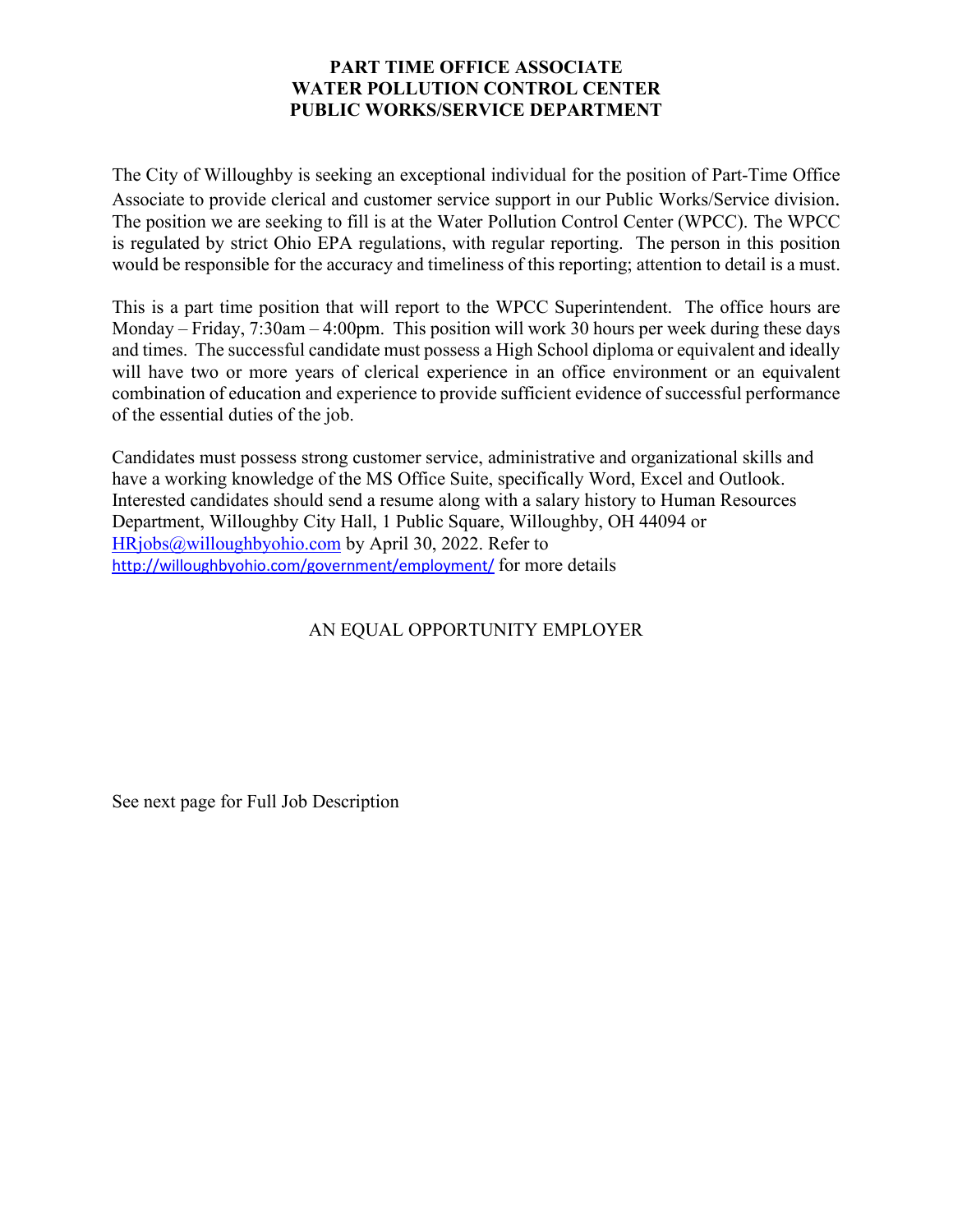

#### **PART TIME OFFICE ASSOCIATE WATER POLLUTION CONTROL CENTER**

**RESPONSIBILITY:** Under supervision, performs general clerical/office/customer service activities to assist the Department in administering programs and services offered to the community and to provide general clerical support to the activities of managerial and/or professional staff. Incumbents interact with the general public by providing information and assistance as it relates to the department's activities/services, rules and regulations.

**EXAMPLES OF DUTIES: (**These are examples only. Any employee may be required to perform duties in an emergency or for short periods of time when substituting for another worker who is on authorized leave without any change in title or ate of pay.)

Processes forms, applications, and other documents by reviewing completed forms for completeness, verifying information, performing necessary calculation, coding and entering data into computer system and issuing permits as appropriate. Completes necessary reports as required by Local, State and Federal regulations.

Provides customer services by providing forms/applications and answering routine and nonroutine questions regarding departmental programs and services

Composes and/or types letters, forms, memoranda, and reports from abbreviated notes, tapes and records.

Gathers, receives, and compiles data from several sources, such as contractors and inspectors; compares information to verify accuracy, maintains accurate records of such and prepares informational and/or statistical reports according to established procedures.

Performs cashiering duties daily; accepts payment in person or through the mail, or electronically, records amount received in proper account and issues receipt. Balances cash received with receipts and may prepare bank deposit.

Performs personnel and payroll transactions and maintains personnel files for department staff.

Performs basic clerical functions such as photocopying materials, filing documents, answering the phones and sorting and distributing mail. Act as a back-up to the front desk reception area when deemed necessary.

Maintains lists, charts, books and/or other departmental reference materials to ensure standard routine information used by staff is up-to-date and available.

Performs other duties of a similar nature or level.